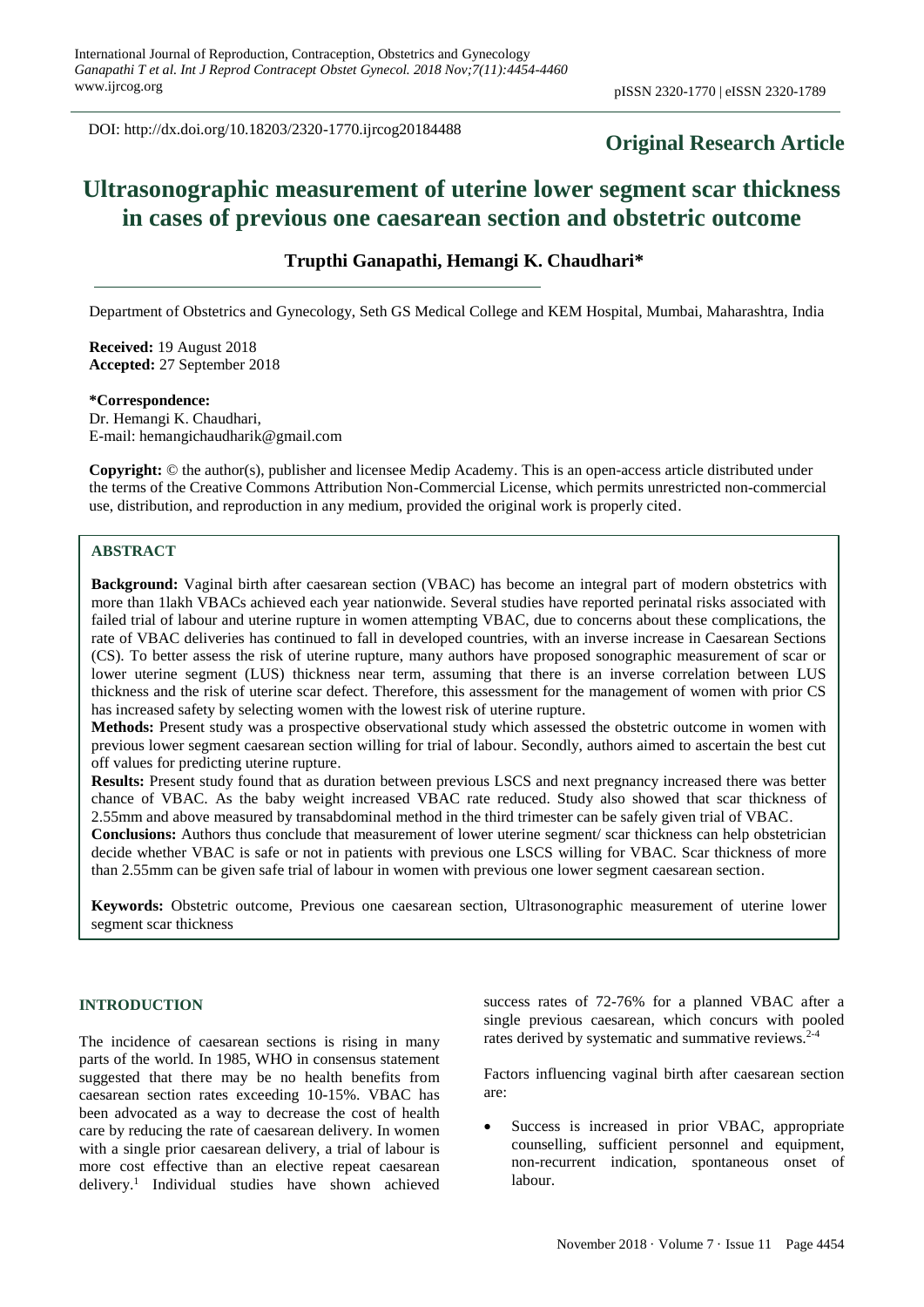Failure rates are higher in increased maternal age, macrosomic fetus, multifetal pregnancy, preeclampsia, multiple prior caesarean deliveries, breech presentation, rest of non-vertex presentations, medical diseases, trans-fundal surgery, expected gestational age >40weeks. 5

Birth by emergency caesarean section during the course of labour describes an unsuccessful VBAC. Maternal outcomes in an unsuccessful VBAC are uterine rupture, defined as an interruption of the uterine muscle extending to and involving the uterine serosa or interruption of the uterine muscle with further extension to the bladder or broad ligament. <sup>5</sup> Other outcomes are hysterectomy, thromboembolism, haemorrhage, transfusion requirement, viscous injury (bowel, bladder, ureter), endometritis and maternal death.

### *Contraindications for VBAC*

VBAC is contraindicated in women with: previous uterine rupture- risk of recurrent rupture is unknown. Previous high vertical classical caesarean section where the uterine incision has involved the whole length of the uterine corpus. 6,7 Three or more previous caesarean deliveries. Women with a prior inverted T or J incision (190/10,000 rupture risk) and women with prior low vertical incision  $(200/10,000$  rupture risk).<sup>2</sup> There is incomplete and disagreement information on whether the risk of uterine rupture is increased in women with previous myomectomy or prior complex uterine surgery.<sup>8,9</sup> In fetal macrosomia and short inter-delivery interval a cautious approach is advised when considering planned VBAC in women, as there is uncertainty in the safety and efficacy of planned VBAC in such situations, the NICHD study 29 has reported a significantly decreased likelihood of successful trial of VBAC for pregnancies with infants weighing 4000 g or more (55- 67%) compared with smaller infants (75-83%). In the NICHD study, the rates of caesarean section in women undergoing planned VBAC were 33%, 26% and 19% for induced, augmented and spontaneous labour groups, respectively.<sup>4</sup>

It is difficult to precisely calculate the maternal and fetal risks associated with a trial of labour. Prenatal sonographic examination is potentially capable of diagnosing a uterine defect and determining degree of lower uterine segment thinning in patients with previous caesarean delivery. Ultrasound evaluation permits better assessment of scar complication intrapartum and could allow for safer management of delivery. Studies have shown that ultrasonography may predict uterine rupture in women with previous caesarean delivery. The risk of uterine rupture in the presence of an LSCS scar is related directly to the degree of thinning of the lower uterine segment (LUS). Transvaginal USG of uterus after a caesarean section, shows the characteristic scar formation in its anterior part.

# **METHODS**

This is a prospective observational study conducted at a tertiary care centre in Obstetrics and Gynaecology Department between the time period of 1year, by including patients who have undergone previous one caesarean section either elective or emergency in their previous pregnancy, with no history of prior vaginal birth after caesarean section. Women registered in antenatal OPD on Thursday, fulfilling the inclusion and exclusion criteria were included in the study. Scar thickness was done for all women with previous caesarean delivery on OPD and indoor basis. Women willing for VBAC were included in the study after 36weeks gestation for measurement of lower uterine scar thickness by transabdominal sonography, women with scar thickness of more than 2mm were included in the study. Ultrasound was be performed by registrars/lecturers of our Radiology Department by transabdominal method to measure scar thickness/ lower uterine segment thickness. Women was offered emergency LSCS if any indication developed during intrapartum. Intraoperative findings were noted if the women required LSCS in the present pregnancy, following delivery she was part of the study as long she required indoor management. Neonate was followed immediate postdelivery for the first 24hours only. Written informed valid consent was taken in the language they best understand for including them in the study. Information was obtained regarding their antenatal history, investigations and intrapartum management.

#### *Inclusion criteria*

Singleton term pregnancies (after 36 weeks) with cephalic presentation with previous one caesarean section (elective or emergency) willing for VBAC.

# *Exclusion criteria*

- Multifetal pregnancy
- Placenta previa
- Placenta accreta, increta, percreta
- Non-cephalic presentations
- More than one previous caesarean section
- Preterm labour
- Previous classical caesarean section.

#### *Parameters studied on USG*

- Thickness of lower uterine scar
- Expected weight of fetus
- Amniotic fluid Index (AFI)
- Gestational age.

#### *Maternal parameters assessed*

- 1. Maternal age, gravida and parity status.
- 2. Gestational age of termination in the present pregnancy.
- 3. Induced/ spontaneous onset of labour.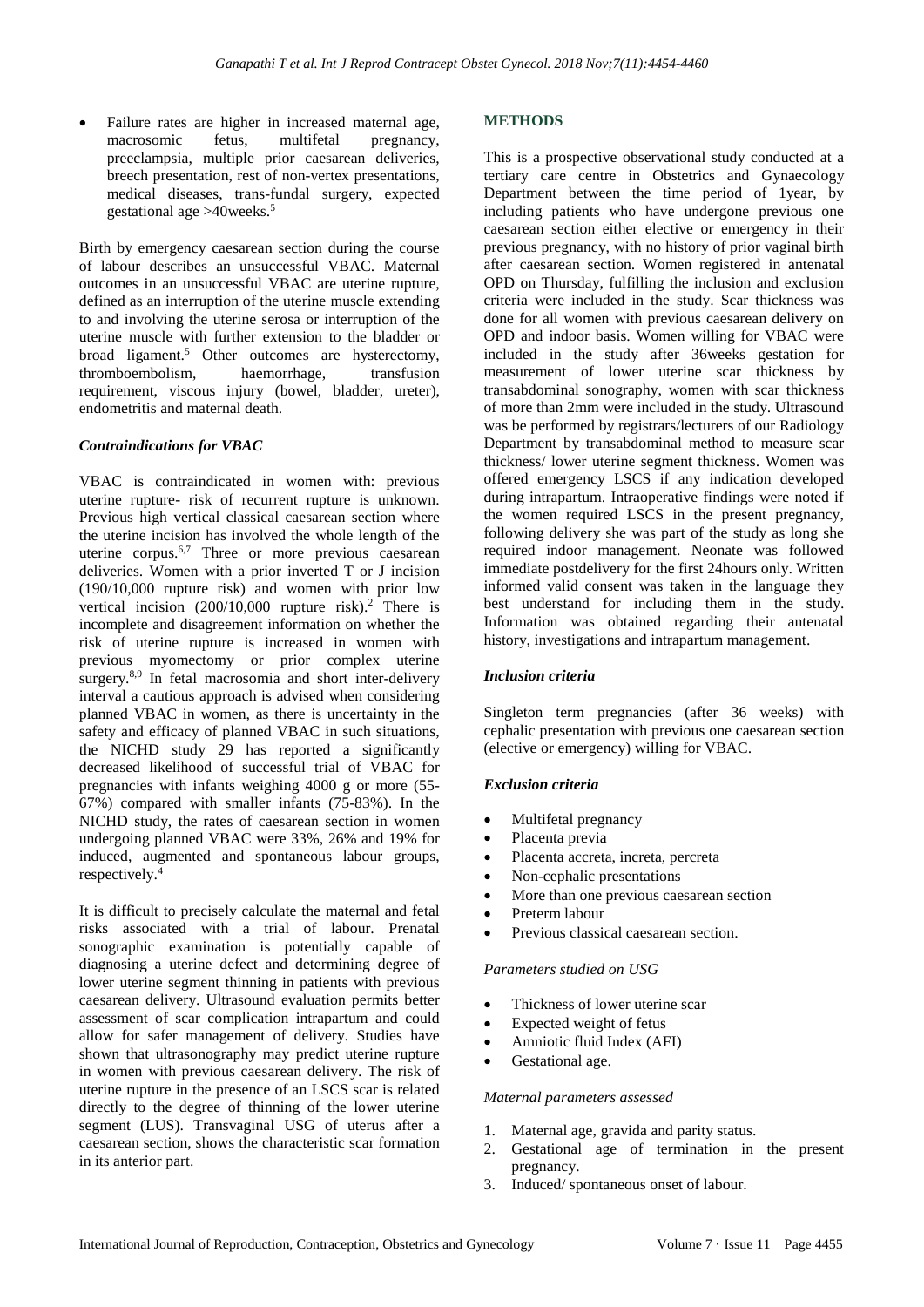- 4. Indication for caesarean section in previous and present pregnancy.
	- a) Scar tenderness, maternal and fetal tachycardia
	- b) Prolonged labour/non-progress of labour
	- c) Hypertensive disorder
	- d) Diabetes mellitus/ gestational diabetes
	- e) Intrauterine Growth retardation (IUGR)
	- f) Bad obstetric history
	- g) Fetal distress
	- h) Failure of induction
	- i) Meconium stained liquor
	- j) Borderline pelvis
	- k) Antepartum haemorrhage- abruption.
- 5. Mode of delivery
	- a) VBAC
		- b) Caesarean section
	- c) Instrumental vaginal delivery.
- 6. Incidence of intrapartum and postpartum complications
	- a) Scar dehiscence
	- b) Uterine rupture
	- c) Need for blood transfusion
	- d) Postpartum haemorrhage
	- e) Need for obstetric hysterectomy
	- f) Perineal / postpartum haemorrhage.

### *Perinatal parameters assessed*

- APGAR score at birth
- NICU admission
- Perinatal morbidity and mortality
- Birth weight of baby-its correlation with outcome of labour.

# **RESULTS**



#### **Figure 1: Mode of delivery in present pregnancy.**

Figure 1 shows the modes of delivery in previous caesarean section women. Most of the women underwent vaginal birth after caesarean section in present study. 19 (48%) had VBAC, 3 (7%) required forceps delivery. Overall 55% delivered by vaginal mode.

Figure 2 shows outcome in a woman with previous lower segment caesarean section in present study. Duration between previous LSCS to present pregnancy when

1year, the rate of LSCS in next pregnancy was 100%. When duration between previous LSCS to present pregnancy was 2 years 57% went for repeat LSCS. When duration between previous LSCS to present pregnancy was more than 3years, the repeat LSCS rate was 11%. P value is significant.



#### **Figure 2: Duration of previous LSCS to present pregnancy affecting the outcome in present pregnancy.**

As shown in figure 3 in present study, out of the 12 babies between baby weight of 2-2.5kg, 10 were delivered by VBAC (83.4%) and 2 were LSCS (16.6%). Out of the 15 babies between baby weight 2.51-3kg, 7 were delivered by VBAC (46.7%), 8 were by LSCS (53.3%). And 13 babies were more than 3kg of which 38.5 % were delivered by VBAC and 61.5% were delivered by LSCS.



# **Figure 3: Weight distribution of present baby and obstetric outcome.**

As shown in figure 4, present study had 22 women with scar thickness between >2-3mm of which 60% women had LSCS (13), 40% had VBAC (9). 16 women had scar thickness between 3-4mm of which 38% women had repeat LSCS (6) and 62% women had VBAC (10). Women who had scar thickness more than 4mm had 66.7% successful VBAC (2).

In present study the most common indication for LSCS was fetal distress (44.4%). Second most common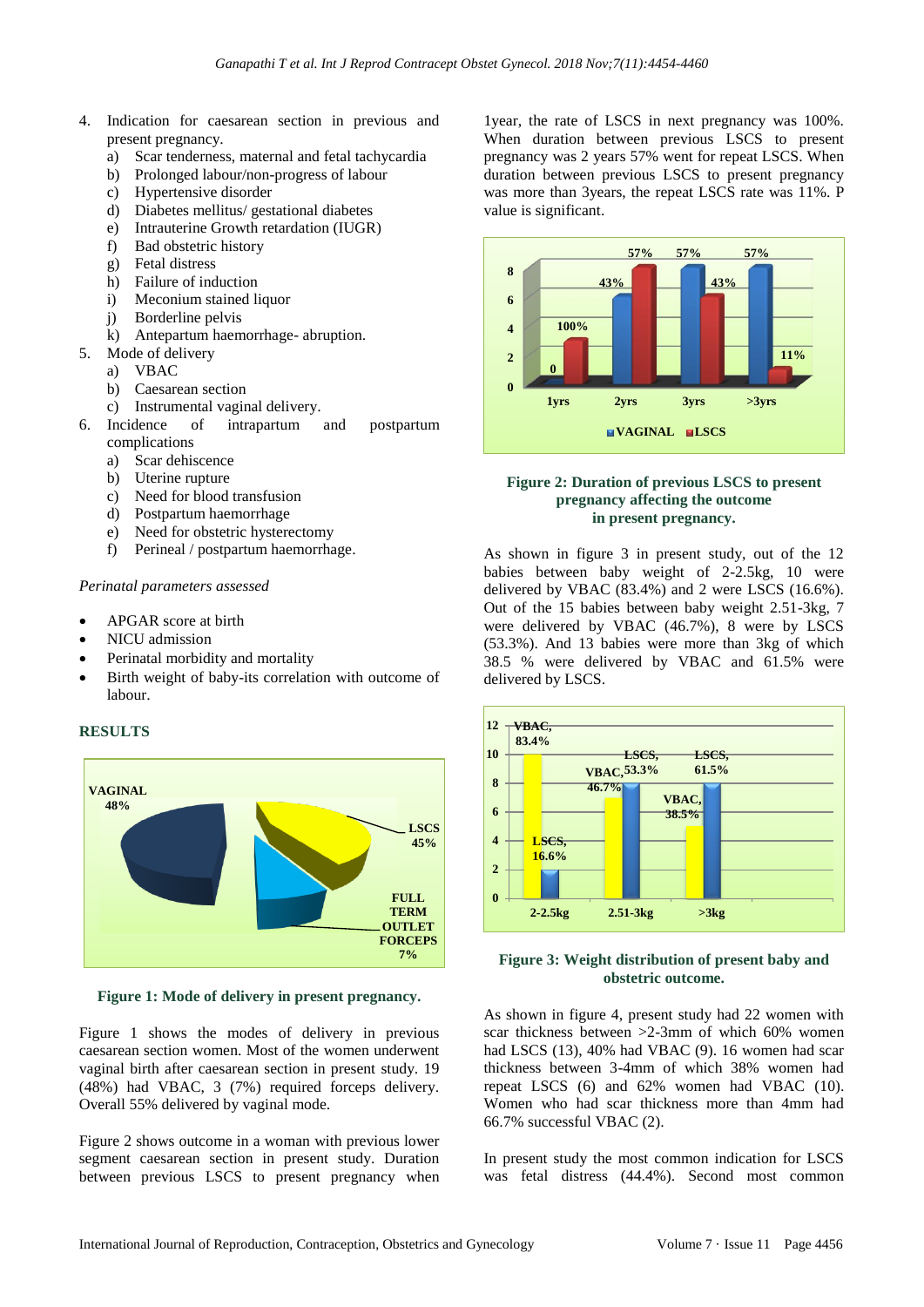indication being scar tenderness (22.22%) 3rd being meconium stained amniotic fluid (16.67%). Maternal and fetal tachycardia are 3rd most common (11.11%), abruption being the least common 5.56%.



**Figure 4: Scar in millimetre on transabdominal sonography and outcome.**

As shown in Figure 5, present study had 2 patients of previous LSCS who were induced at term, 1 underwent LSCS and the other had VBAC. 50% chances of induced patients resulting in repeat LSCS. P-value of this table is 0.884 indicating induction of labour or spontaneous onset of labour did not have effect on the outcome of pregnancy.





In the present study, 2.55mm was considered the critical cut off value of the LUS thickness above which safe vaginal delivery can be achieved. This critical cut off value was derived from the ROC curve with sensitivity=66.7%, 1-specificity=95.5%.



**Figure 6: ROC curve predicting the scar thickness.**

#### **Table 1: Area under the curve.**

| <b>Area</b> | Std.<br>error | <b>Asymptotic</b><br>sig. | Asymptotic 95%<br>confidence interval<br>Lower<br>bound | <b>Upper</b><br>bound |
|-------------|---------------|---------------------------|---------------------------------------------------------|-----------------------|
| 0.346       | 0.090         | 0.097                     | 0.169                                                   | 0.523                 |

# **DISCUSSION**

In this study 40 women with previous lower segment caesarean section were studied. The objective of the study was to study the association between degree of scar thickness and risk of scar dehiscence and uterine rupture. To evaluate minimum scar thickness required to prevent uterine dehiscence and scar rupture and to study the obstetric outcome of study group. The various maternal and fetal parameters were analysed and compared with standard literature.

#### *Mode of delivery in women with previous LSCS*

In present study 55% of women underwent vaginal delivery of which 7% required instrumental delivery and 45% of women required repeat caesarean delivery. In a study done by Nilanchali et al in 2014, VBAC rate in their study was 67%.<sup>11</sup> Another study done by Wadhwan S et al 63% of women with previous LSCS had successful VBAC.<sup>12</sup> A study done by Anagha A et al in 2014 where 47% underwent successful VBAC.<sup>13</sup> Another study done by Goel S et al in 2013 found successful VBAC in 60% of women with previous LSCS.<sup>13</sup> In all the 4 studies mentioned including the present it is evident that successful VBAC rate varies between 50-60%.

# *Duration of previous LSCS affecting VBAC in present pregnancy*

In this study the gap in years between previous LSCS and its effect on present pregnancy was studied. Shipp et al studied the risk of scar dehiscence in relation to the interval between a previous CS and the present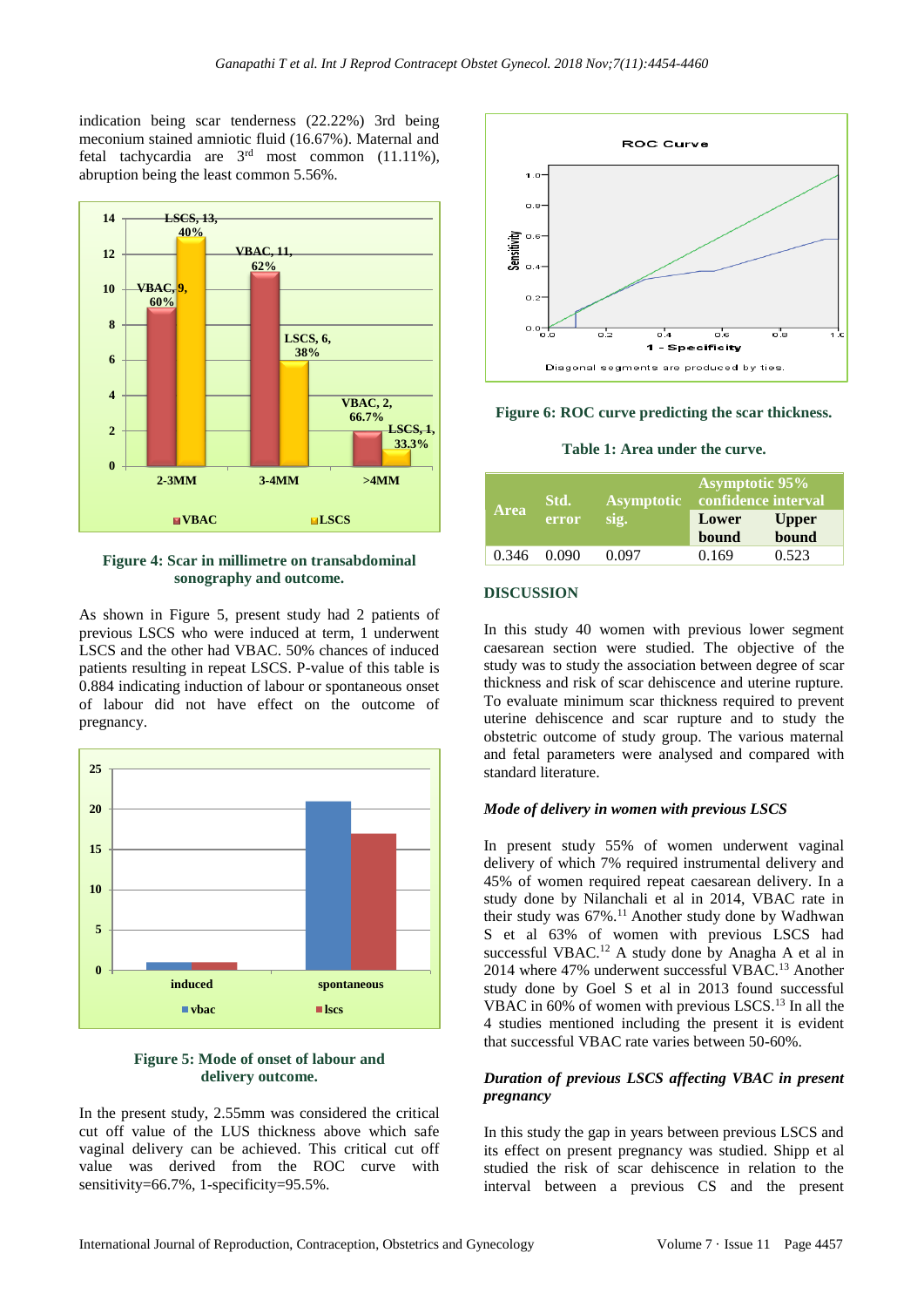pregnancy.<sup>14</sup> He reported that the rate of scar rupture was 2.3%, when the interval was less than 18 months as compared to 1%, when the interval was more than 18 months. As duration between previous LSCS and present pregnancy increases the chances uncomplicated successful VBAC increases. It has also been noticed in study by Vidhyadhar et al where the interval between a previous CS and the present pregnancy was more than two years in 77%, 85% cases of previous CSs delivered vaginally.<sup>15</sup> VBAC was associated with significantly higher success rates in women whose inter-conceptional period exceeded two years  $(P<0.01)$  as found by Doshi et al in his study.<sup>16</sup>

# *Outcome with respect to baby weight*

In present study out of the 12 babies between baby weight of 2-2.5kg, 10 were delivered by VBAC (83.4%) and 2 were LSCS (16.6%). Out of the 15 babies between babies between 2.51-3kg, 7 were delivered by VBAC (46.7%), 8 were by LSCS (53.3%). And 13 babies were more than 3kg of which 38.5 % were delivered by VBAC and 61.5% were delivered by LSCS. As the birth weight increased percentage of LSCS is found to increase. This was also found in a study by Vidhyadhar et al, birth weight of more than 3,000 g was associated with a lower success rate of VBAC.<sup>15</sup> The incidence of scar dehiscence was 2% in their study. There was no maternal or neonatal mortality seen in study by Vidhyadhar B et al.<sup>15</sup>

# *Indications for LSCS in present LSCS*

Study done by Singh N et al found fetal distress and meconium stained liquor were the most common indications for repeat Caesarean section similar to present study.<sup>11</sup> Fetal distress (13.15%) followed by scar tenderness (5.26%) was the indication in a study done by Rajita et al for repeat LSCS.<sup>17</sup> In a study done by Balachandra L et al fetal distress followed by failure to progress was the most common cause for repeat CS.<sup>18</sup> A study done by Nikhil et al to study the indications of LSCS in previous LSCS found the most common indications of LSCS was previous LSCS. 19

# *Scar in millimeter on scan and outcome and association of scar thickness with intraoperative finding*

In a similar study done by Mohammed A et al and Sen et al, 2.5 mm was considered the critical cut off value of the LUS thickness above which safe vaginal delivery can be achieved below which dehiscence and rupture of uterus rate was high.<sup>20,21</sup> Cheung et al in his another study reported that a cut off thickness of 1.5 mm had a sensitivity of 88.9%, a specificity of 59.5%, a PPV of 32.0%, and a NPV of 96.2% in predicting a paper-thin or dehiscenced LUS.<sup>22</sup> A study done by Mohammed A et al at LUS thickness <2.5 mm, there was a higher risk for dehiscence than those with a thickness more than 2.5 mm.<sup>20</sup> In his study he found that there is a strong correlation between degree of LUS thinning antenetally and the risk of uterine scar defect during labour.<sup>20</sup> Thus authors can conclude that scar/LUS thickness may thus serve as an excellent predictor of uterine scar defect in women contemplating VBAC.

# *Mode of onset of labour and obstetric outcome*

Most of previous LSCS patients willing for VBAC in present study came to the hospital with complaints of pain abdomen, leaking per vaginum or for safe confinement. Some required augmentation of labour. Most patients had successful VBAC (55%). In 1987 Flamm et al performed a multicentre examination of 485 women who received oxytocin to augment their spontaneous labour in a planned TOL after caesarean, no increase in the risk of uterine rupture, maternal morbidity, or perinatal morbidity or mortality was detected.<sup>23</sup> Goetzl et al examined the relation between the dose of oxytocin used and the risk of uterine rupture in women undergoing a TOL after Caesarean.<sup>24</sup> No significant association was detected between exposure to oxytocin and the risk of uterine rupture. In 2003 Delaney and Young reported the examination of 3746 women with a prior Caesarean delivery who underwent either induced or spontaneous labour.<sup>25</sup> They found that induced labour was associated with a greater risk of early postpartum haemorrhage, caesarean delivery, admission to a neonatal intensive care unit. There was a trend toward a higher rate of uterine rupture, but this was not statistically significant.

# **CONCLUSION**

This is a prospective study done in a tertiary hospital in the department of Obstetrics and Gynaecology between the period August 2015-October 2016. 40 women with singleton pregnancy with cephalic presentation willing for VBAC were included in the study. Women with scar thickness more than 2mm were included in the study.

Women were given TOL on consent. Emergency LSCS was performed if any indications developed during the course of labour. In present study when duration between previous LSCS and present pregnancy was less than 1 year, there was 100% rate of LSCS in next pregnancy.

When duration between previous LSCS and present pregnancy was 2 years 57% went for repeat LSCS. When duration between previous LSCS and present pregnancy was more than 3years, 11% had repeat LSCS.

Thus, authors conclude that as the inter-delivery interval increases more the chance of successful VBAC and less the rate of LSCS. When baby weight is between 2-2.5kg, 83.4% were delivered by VBAC between baby weight 2.51-3kg, 46.7% were delivered by VBAC. Babies more than 3kg, 38.5 % were delivered by VBAC and 61.5% were delivered by LSCS. Thus, as the baby weight increases in a woman with previous LSCS lower the success of VBAC. The average baby weight for successful VBAC in present study was 2.69kg.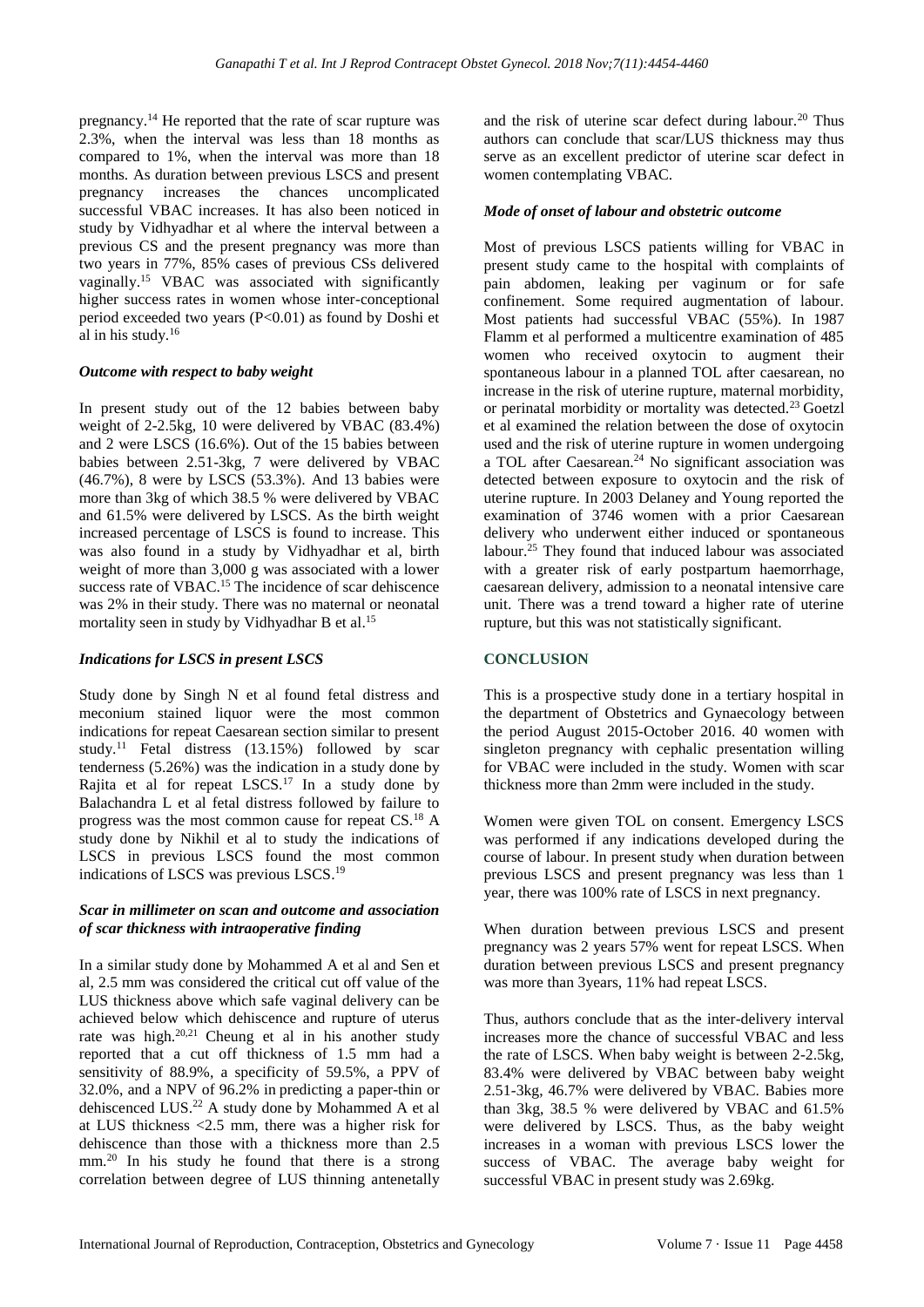In present study women with previous LSCS with scar thickness >2-3mm were 9 in number of which 5 had normal scar intra operatively (55.5%), 3 had scar dehiscence intra operatively (33.3%) and 1 patient had scar rupture (11.2%).When scar thickness was between 3- 4mm, 75% of patients had normal scar (6) and 2 had scar dehiscence (25%) as intra operative finding. Scar thickness was more than 4mm in 1 patient she had normal scar (100%) intraoperative. Thus, it is evident that as the scar thickness on USG increased less the chance of dehiscence and rupture. In present study Spontaneous onset of labour or induction of labour had no significance in deciding whether women will have successful VBAC or repeat LSCS, P value is 0.6 (insignificant). Postoperative complication rate with TOL was 2.5%. From our analysis and by ROC curve scar thickness of 2.55mm is considered as cut off for TOL in women with previous LSCS.

# **ACKNOWLEDGMENTS**

Authors would like to thank Professor Dr P. K. Shah for continuous support, immense knowledge and guidance during research work.

*Funding: No funding sources Conflict of interest: None declared Ethical approval: The study was approved by the Institutional Ethics Committee*

# **REFERENCES**

- 1. Lavin JP, Stephens RJ, Miodovnik M, Barden TP. Vaginal delivery in patients with a prior caesarean section. Obstet Gynecol. 1982;59:135-48.
- 2. Landon MB, Hauth JC, Leveno KJ, Spong CY, Leindecker S, Varner MW, et al. Maternal and perinatal outcomes associated with a trial of labour after prior caesarean delivery. N Engl J Med. 2004;351:2581-9.
- 3. Guise JM, Berlin M, McDonagh M, Osterweil P, Chan B, Helfand M. Safety of vaginal birth after caesarean: a systematic review. Obstet Gynecol. 2004;103:420-9.
- 4. Chauhan SP, Martin JN, Henrichs CE, Morrison JC, Magann EF. Maternal and perinatal complications with uterine rupture in 142,075 patients who attempted vaginal birth after caesarean delivery: a review of the literature. Am J Obstet Gynecol. 2003;189:408-17.
- 5. Cunningham, Levono, Bloom, Spong, Dashe, Hoffman, Casey, Sheffield. Prior caesarean delivery: William's textbook of obstetrics. 24<sup>th</sup> ed. United States: Mcgraw Hill Education; 2014:25.
- 6. Guise JM, Hashima J, Osterweil P. Evidence–based vaginal birth after Caesarean section. Best Prac Res Clin Obstet Gynaecol. 2005;19:117-30.
- 7. Turner MJ. Uterine rupture. Best Prac Res Clin Obstet Gynaecol. 2002;16:69-79.
- 8. Seracchioli R, Manuzzi L, Vianello F, Gualerzi B, Savelli L, Paradisi R, et al. Obstetric and delivery outcome of pregnancies achieved after laparoscopic myomectomy. Fertil Steril. 2006;86:159-65.
- 9. Dubuisson JB, Fauconnier A, Babaki–Fard K, Chapron C. Laparoscopic myomectomy: a current view. Human Reprod Update. 2000;6:588-94.
- 10. Seracchioli R, Rossi S, Govoni F, Rossi E, Venturoli S, Bulletti C, et al. Fertility and obstetric outcome after laparoscopic myomectomy of large myomata: a randomized comparison with abdominal myomectomy. Human Reprod Update. 2000;15:2663-8.
- 11. Singh N, Tripathi R, Mala YM. Maternal and foetal outcomes in patients with previous caesarean section undergoing trial of vaginal birth at a tertiary care centre in North India. J Preg Child Health. 2014:1:102.
- 12. Wadhawan S, Narone JN. Outcome of labor following previous cesarean section. Int J Gynecol Obstet. 1983;21(1):7-10.
- 13. Goel SS, Tiwari M, Hariharan C, Shrivastava DS. Outcome of post caesarean pregnancy and comparison of maternal and foetal outcome following vaginal birth versus repeat caesarean section in a rural hospital. Int J Reprod Contraception Obstet Gynecol. 2013;2(1):16-22.
- 14. Shipp TD, Zelop CM, Repke JT, Cohen A, Lieberman E. Inter delivery interval and risk of symptomatic uterine rupture. Obstet Gynecol. 2001;97:175-80.
- 15. Bangal VB, Giri PA, Shinde KK, Gavhane SP. Vaginal birth after cesarean section. N Am J Med Sci. 2013:5(2):140-4.
- 16. Doshi HU, Jain RK, Vazirani AA. Prognostic factors for successful vaginal birth after cesarean section-Analysis of 162 cases. J Obstet Gynecol India. 2010;60(6):498-502.
- 17. Jani RS, Munshi DS. Management of pregnancy with previous lower segment caesarean section in Modern obstetric practice. NHL J Med Sci. 2013;2(2):59-63.
- 18. Balachandran L, Vaswani PR, Mogotlane R. Pregnancy outcome in women with previous one cesarean section. J Clinic Diagnos Res: JCDR. 2014;8(2):99-102.
- 19. Nikhil A. Analysis of trends in LSCS rate and indications of LSCS-a study in a Medical College Hospital GMERS, Sola, Ahmedabad. Int J Pharm Bio-Sci. 2015;2(1).
- 20. Mohammed A, Al-Moghazi D, Hamdy M, Mohammed E. Ultrasonographic evaluation of lower uterine segment thickness in pregnant women with previous cesarean section. Middle East Fertil Soc J. 2010;15(3):188-93.
- 21. Sen S, Malik S, Salhan S. Ultrasonographic evaluation of lower uterine segment thickness in patients of previous caesarean section. Int J Gynaecol Obstet. 2004;87(3):215-9.
- 22. Cheung VY, Constantinescu OC, Ahluwalia BS. Sonographic evaluation of the lower uterine segment